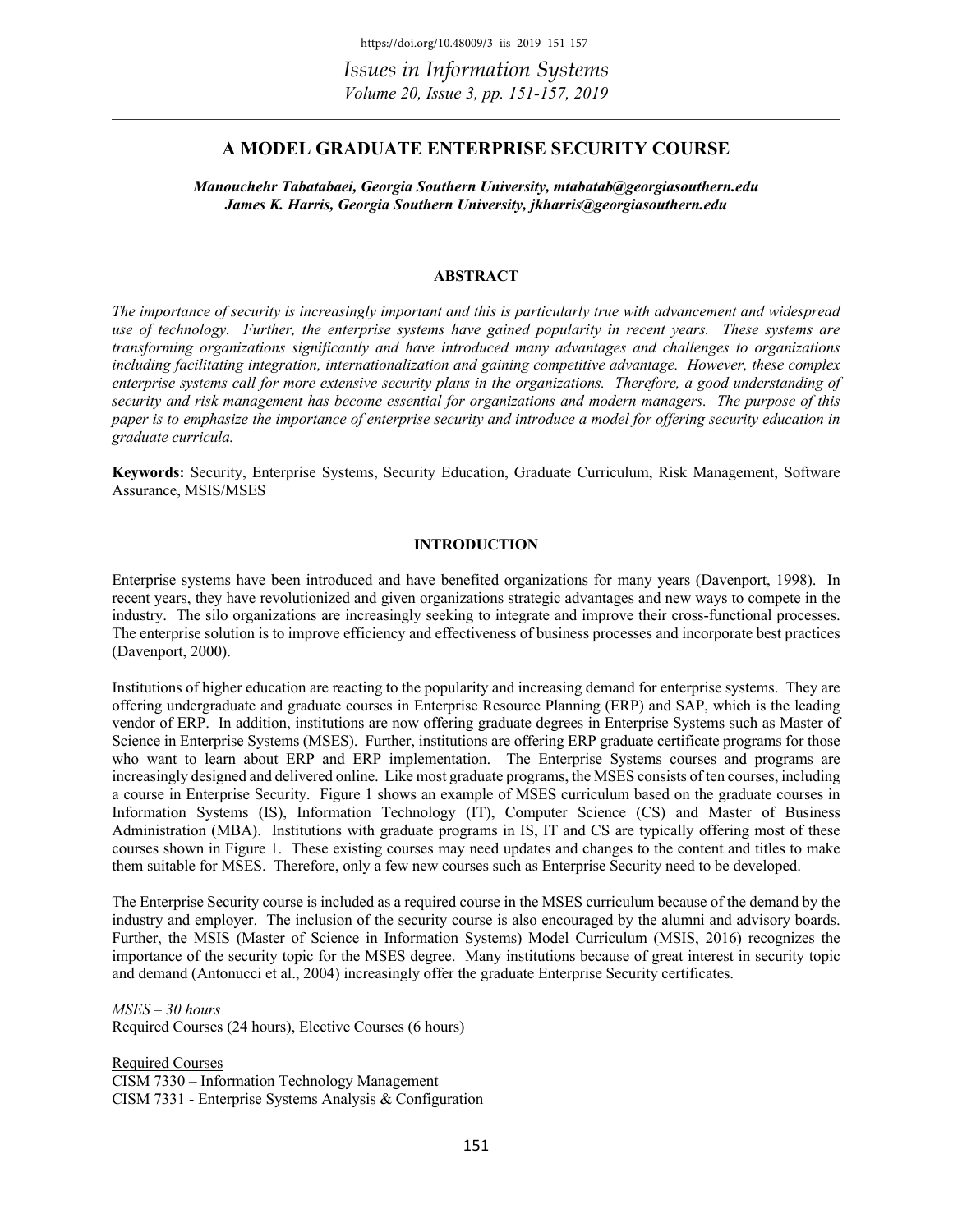| CISM 7332 – Enterprise Data Management              |  |
|-----------------------------------------------------|--|
| CISM 7335 - Business Intelligence                   |  |
| CISM 7336 – Enterprise Information Systems          |  |
| <b>CISM 7434 – Enterprise Security</b>              |  |
| CISM 7231 - ERP Business Process Analysis using SAP |  |
| CISM 7431 - Project Management                      |  |
|                                                     |  |

Elective

CISM 7235 – ERP Customization for SAP

CISM 7333 – Business Data Visualization & Analytics

CISM 7334 – Enterprise Systems Implementation)

CISM 7339 - ERP Certification Review

#### **Figure 1**: Master of Science in Enterprise Systems (MSES)

In addition to the proposed MSES curriculum presented in figure 1, the Enterprise Security is also suggested as an essential course in the Systems and Software Assurance Curriculum (Jovanovic et al., 2016). In their paper *A Model System and Software Assurance Graduate Curriculum* the proposed Enterprise Security Course is used as a crossdepartmental elective in the curriculum (Figure 2).



Directly admits (qualifying GRE and/or adequateExperience) from all CS, IT, IS, EE, (and CE, SE, IA, SwE) graduates

**Figure 2.** Systems and Software Assurance Curriculum (30 hours)

The Enterprise Security course in the System and Software Assurance graduate program is for CS Masters level students who are planning to graduate with a non-thesis option. The course is primarily for those students interested in software assurance applied to enterprise applications (McGraw, 2006; Ranome & Misra, 2014; Shostak, 2014). The course provides students with important domain knowledge about the objectives, the architectures, the policies and procedures, the methods of risk assessment, and the common methods of attack in enterprise security (Mowbray,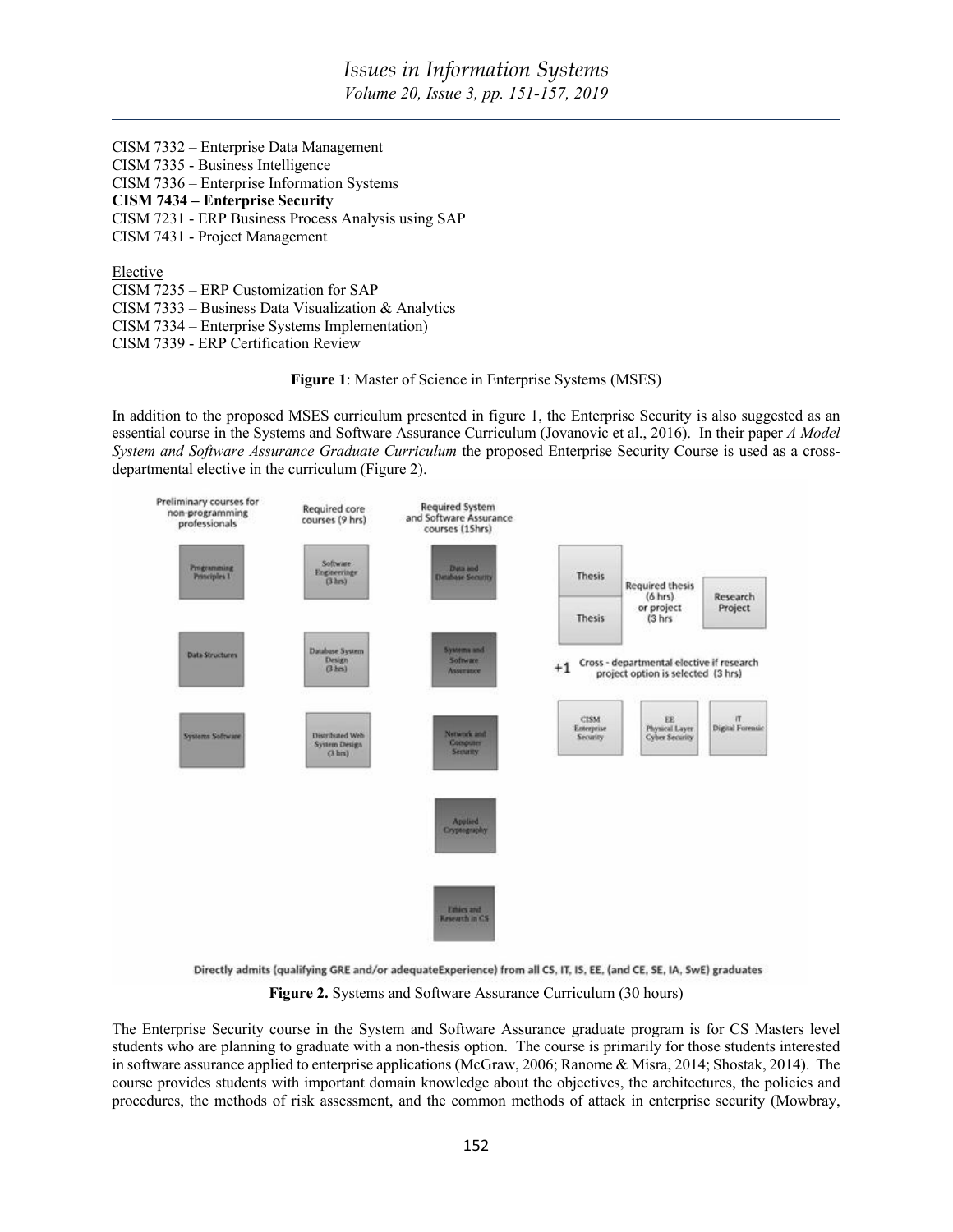2014). This course should be taken before the System and Software Assurance course so that students can apply the principles taught in the System and Software Assurance course to the applicable software in enterprise systems. According to (Geneca, 2017), only 55% of software developers feel that the business objectives of their projects are clear to them, and the Project Management Institute (PMI, 2014) reported a survey that found that 37% of all organizations reported inaccurate requirements as the primary reason for project failure. Having a clear understanding of enterprise security requirements beforehand can make the difference between success and failure in order for developers to create secure enterprise software systems.

The importance of security cannot be overemphasized. Computer security concerns are nothing new; they were born along with the introduction of computer systems and technology in organizations. However, with advancement of technology and widespread adoption of internet, cloud computing, mobile and digital devices these concerns have amplified (Ammar, 2018; Sfar et al., 2018,). The ease and user friendliness of technology have increased vulnerability over the years. The computer security industry is estimated to be in the billion-dollar range, with Gartner research estimating worldwide security spending at about \$96 billion in 2018.

Therefore, security issues need to be addressed when an organization is planning to adopt new system to add value and gain strategic advantage. Organizations should make conscious decisions about privacy and security risk management (Culnan, 2006; Heng et al., 2011; Piccoli, 2006). They will have to implement more security or accept higher risks, and determine whether or not they want to be proactive rather than be reactive. Currently, the consensus is that the amount of money spent on security is insignificant in organizations, but the consequences can be significant. The findings of a survey given by ComputerWorld and InfoWorld (ComputerWorld & InfoWorld Security Report) concerning the amount budgeted for security and the confidence level of organizations are astonishing. Half of the organizations who responded spend less than 5% of their IT budget on security; while 50% of those in charge of their organization's security are only "somewhat confident" in their enterprise security. However, security breaches have significant business impacts (Burztein, 204; Harrison, 2015; O'Brien, 2016; Zeller, 2014). Many organizations with security breaches, such as the much publicized Equifax security breach, have lost billions in each incident (Cavusoglu et al., 2004). Further, firms like FedEx are alerting shareholder that cyberattacks are costing each company hundreds of millions of dollars (Megaw et al., 2017).

Funding security is rather difficult as it produces no revenues and no ROI can be calculated for the investment. Also, no one is recognized and rewarded if nothing bad happens, while many will be blamed if something bad does happen. Therefore, organizations should make security a management priority and not just make security the responsibility of the IT department. They should focus on prevention rather than reaction when it comes to security. Organizations should examine the confidence level of their most knowledgeable IT experts and see how confident they are with their security efforts and enterprise security. A more recent study found that security was the main priority among surveyed organizations with 70% of them expecting to increase their IT spending on Security (Scavo et al., 2017).

## **COURSE DESCRIPTION**

The Enterprise Security course primarily focuses on the importance of security for business continuity and security issues and mechanism for enterprise systems, especially enterprise resources planning (ERP) systems.

This course will instill the importance of security, and will equip students with the skills needed in securing enterprise systems. Students are introduced to risk management and a broad range of security topics to ensure confidentiality, availability and integrity of enterprise systems. The course will cover different approaches to assessing, planning, implementing and monitoring enterprise security. Further, this course is designed to provide knowledge of issues and techniques surrounding the proper safeguarding of different components of enterprise systems. Information security is focused as a management issue and not just a technical issue in this course.

This course will provide an overview of enterprise systems, security architecture, and the appplication of layered security models to enterprise systems. It will deepen student understanding of enteprise systems' vulnerability assessment, risk assessment frameworks, security policies and security measures used to ensure the availability, confidentiality, and integrity of enterprise systems data. Special attention will be devoted to securing enterprise resources planning (ERP) systems. Specific methods for assessing, planning, implementing and monitoring ERP security will be presented.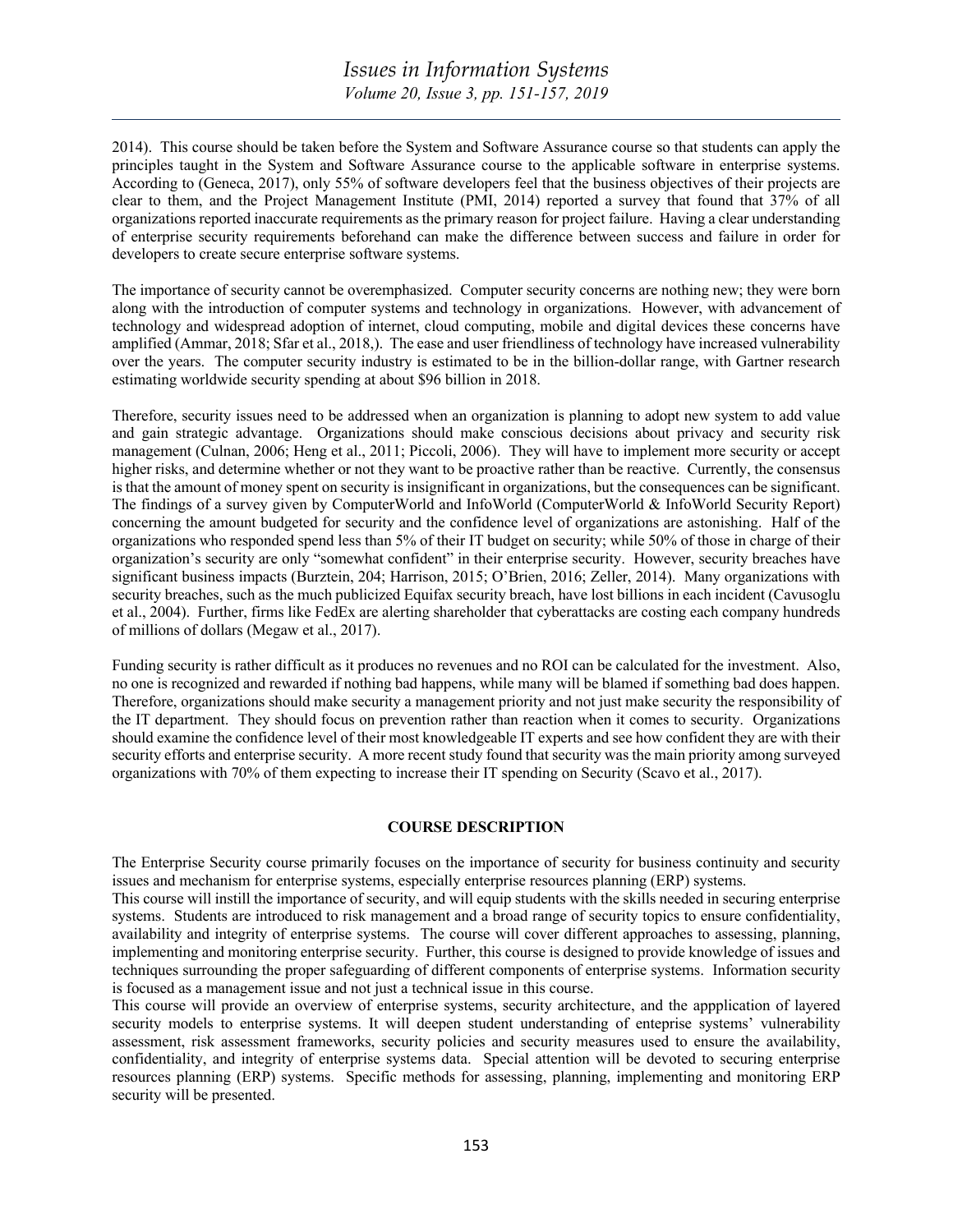## **COURSE GOALS AND OUTCOMES**

The following are student learning outcomes for this security course. After completing this course, students will be able to:

- Demonstrate an understanding of Layered Security (Defense in Depth) models by describing perimeter, network, server, application, and data vulnerabilities and security mechanisms used at each layer
- Demonstrate an understanding of the human side of enterprise system security by describing "enemies" and their motivations, knowledge, and tools.
- Demonstrate the ability to apply appropriate vulnerablity assessment methods for an enterprise system in a business case.
- Demonstrate the ability to conduct a risk assessment for an enterprise system within a business case.
- Demonstrate the ability to calculate "return on security investment (ROSI)" for an enterprise system business case
- Demonstrate undestanding of structured security monitoring systems for enterprise systems by designing a structured monitoring system for an enterprise systems business case.
- Demonstrate understanding of the application ERP security mechanisms via hands-on exercises that provide exposure to security-focused SAP ERP security codes

## **LEARNING ASSESSMENT**

The suggested student learning outcomes identified above primarily will be assessed with direct measures including embedded discussion items on exams and required individual and group assignments. Required activities for enterprise systems cases will be employed to assess student ability to conduct vulnerability and risk assessment and the calculation of ROSI. Structured hands-on exercises within SAP ERP will be used to assess student ability to use SAP transaction codes to secure the ERP system.

# **COURSE CONTENT**

The followings are a list of possible topics that can be covered in the course:

- Objectives of Enterprise Security
- Enemies and their Motivation: What Hackers Know and Use
	- o Social engineering
	- o Commonly used hackers tools and methods
- Enterprise Systems Security Architectures
- Layered Security Models
- Defense in Depth Security
	- o Perimeter vulnerabilities and defenses
		- § Firewalls
		- Proxies
		- § Demilitarizes Zones
	- o Network vulnerabilities and defenses
		- Compartmentalization
		- Intrusion detection systems
	- o Server vulnerabilities and defenses
		- PKI and Certificates
			- § Mitigating DDOS attacks
			- SQL Injections
			- § Cross-site scripting
			- § Cross-site request forgeries
			- Web application vulnerabilities and defenses
	- o Data vulnerabilities and defenses
		- Determining risk
		- Policies and procedures for handling data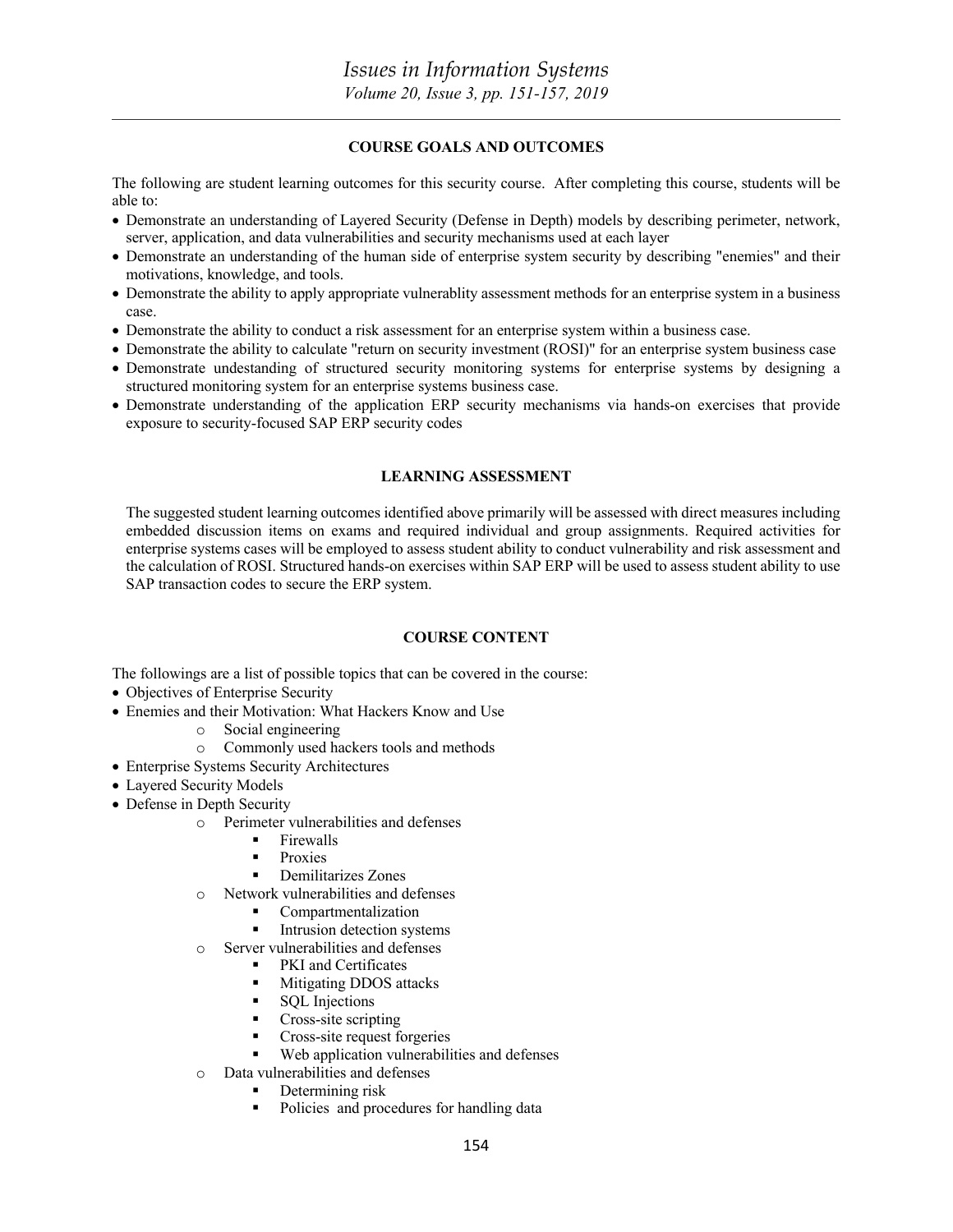- Current encryption standards
- Assessing Vulnerabilities
	- o Guaging your risk as a target
	- o Internal vs. external threats
- Risk Assessment Frameworks and Methods
	- o OCTACE
	- o FAIR
	- o NIST
	- o TARA
- Return on Security Investments (ROSI)
- Developing Enterprise System Security Policies and Procedures
- Structured Enterprise System Security Monitoring
- Responding to Intrusions and Attacks
- Addressing Disruptive Technology Security Issues: Enterprise Security in the Era of Big Data and Mobility
- ERP Vulnerabilities and Defenses

### **COURSE TEXTBOOKS AND MATERIALS**

It is suggested that the students in this Enterprise Security course read current and related articles in addition to the assigned textbooks. Also, they should read, analyze, present and discuss related case studies. The instructor should possibly adopt more than one textbook. There are many possibilities for textbooks adoption (e.g., Johnson, 2016; Linkies & Karin, 2010; Scholz, 2013; Talabis & Martin, 2013; Vasileiou & Furnell, 2019) and the instructor should choose the textbooks based on the course focus.

## **CONCLUSIONS AND FUTURE WORK**

The importance of security education cannot be overemphasized for today's modern managers. This importance is increasing with the advancement and widespread use of technology in organizations. In recent years, more organizations are turning to enterprise systems for competitiveness and strategic reasons. Therefore, understanding of security and risk management has become essential for organizations and modern managers.

The focus of this paper is on security and emphasizes the importance of security education. It offers a model for a graduate security course in computing fields. The specific guidelines are provided for offering the Enterprise Security course in graduate curricula. However, changes may be required to tailor and customized the course to a specific curriculum. The examples are given to show how this security course can be used in different graduate curricula.

The future plans are to collect data from students and faculty about the significance and enhancements of this course. The course will also be compared to other courses related to security. In addition, the assessment data will be collected and analyzed for validation of the course as well as student learning outcomes.

### **REFERENCES**

Ammar, M., Russello, G., & Crispoa, B. (2018). Internet of Things: A survey on the security of IoT frameworks. *Journal of Information Security and Applications*, 8-27.

Antonucci, Y. L., Corbitt, G., Glenn, S., & Harris, A. L. (2004). Enterprise Systems Education: Where are we? Where are we? Where are we going?. *Journal of Information Systems Education*, 15(3), 227-234.

Bursztein, E. (2014). Handcrafted fraud and extortion: Manual account hijacking in the wild. *ACM Press*, 347-358.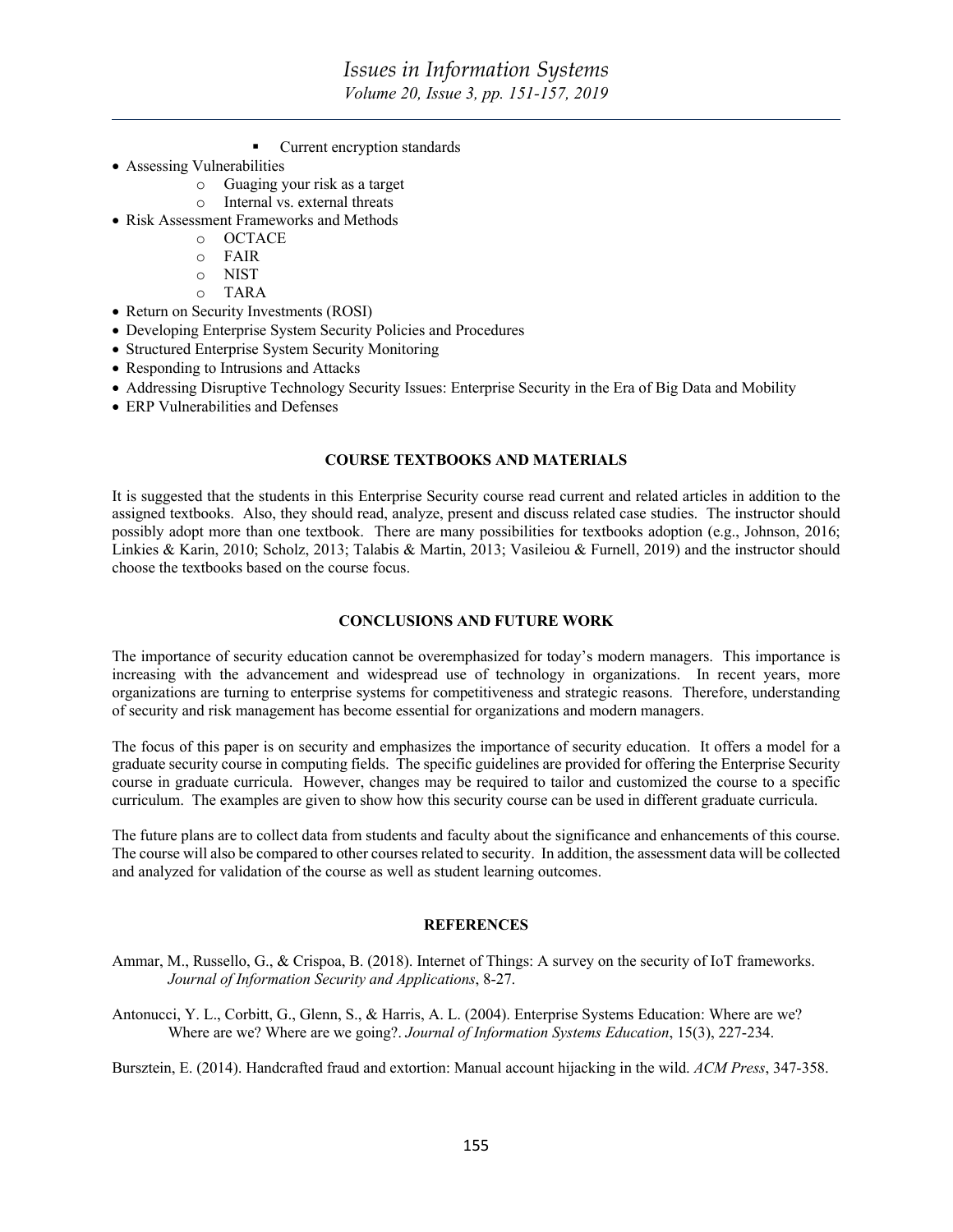- Cavusoglu, H., Mishra, B., & Raghunathan, S. (2004). The effect of Internet Security breach announcements on market value: Capital market reactions for breached firms and Internet security developers. International Journal of Electronic Commerce, 9(1), 69-104.
- Culnan, M. J. (2006). Privacy in search of governance. *Cutter Benchmark Review*, *6*(1), 5-13.
- Davenport, T. H. (1998). Putting the enterprise into enterprise system. *Harvard Business Review*, 121-131.
- Davenport, T. (2000). Mission critical: Realizing the promise of enterprise systems. *Harvard Business School Press*.
- Geneca (2017). Why up to 75% of software projects will fail. https://www.geneca.com/why-up-to-75-of-softwareprojects-will-fail/, Jan 25.
- Harrison, V. (2015), Nearly 1 million new malware threats released every day. CNN Money, retrieve from http://money.cnn.com/2015/04/14/technology/sercurity/cyber-attack-hacks-security/.
- Heng X., Dinev, T., Smith, J., & Hart, P. (2011). Information Privacy concerns: Linking individual perceptions with institutional privacy assurances. Journal of the Association for Information Systems, 12(12), 798-824.
- Johnson, L. (2016). *Security controls, evaluation, testing, and assessment handbook*, Elsevier.
- Jovanovic, V., Harris, J. K, & Tabatabaei, M. (2016). A Model system and software assurance graduate curriculum. Journal of Issues in Information Systems, 17 (III), 116-123.
- Linkies, M. & Karin, H. (2010). *SAP security and risk management*. SAP Press.
- McGraw, G. (2006). *Software Security – Building security in*. Addison Wesley.
- Megaw, N., Bland, B., Reed, J., Olearchyk, R., Mundy, S., & Foy, H. (2017). Cyberattack hunt focuses on initial Ukraine infection. Financial Times, retrieved from https://www.ft.com/connect/0ead41a6-5bdb-11e7-b553 e2df1b0c3220.
- Mowbray, T. J. (2014). Cybersecurity: managing systems, conducting testing, and investigating intrusions. Hoboken, New Jersey: Wiley.
- MSIS (2016). Global competency model for graduate degree programs in Information Systems. https://www.acm.org/binaries/content/assets/education/curricula-recommendations/msis-2006.pdf
- O'Brien, S. A. (2016). Widespread cyberattack takes down sites worldwide. CNN, retrieved from http://money.cnn.com/2016/10/21/technology/ddos-attack-popular-sites/index.html.
- Piccoli, G. (2006). Doing privacy right: Using data and preserving trust. *Cutter Benchmark Review*, 6(1), 3-5.
- PMI (2014). Requirements management-A core competency for project and program success. https://www.pmi.org/- /media/pmi/documents/public/pdf/learning/thought-leadership/pulse/requirements-management.pdf, August.
- Ransome, J., & Misra, A. (2014), *Core software security*. CRC Press
- Scavo, F., Wagner, D., Dunlab, T., Newton, B., Scavo, J., & Longwell, J. (2017). IT spending and staffing benchmarks 2017/2018: IT budget and cost metrics by industry and organization size. Computer Economics, retrieved from https://www.computereconomics.com/page.cfm?name=IT%20Spending%20and%20Staffing%20Study.